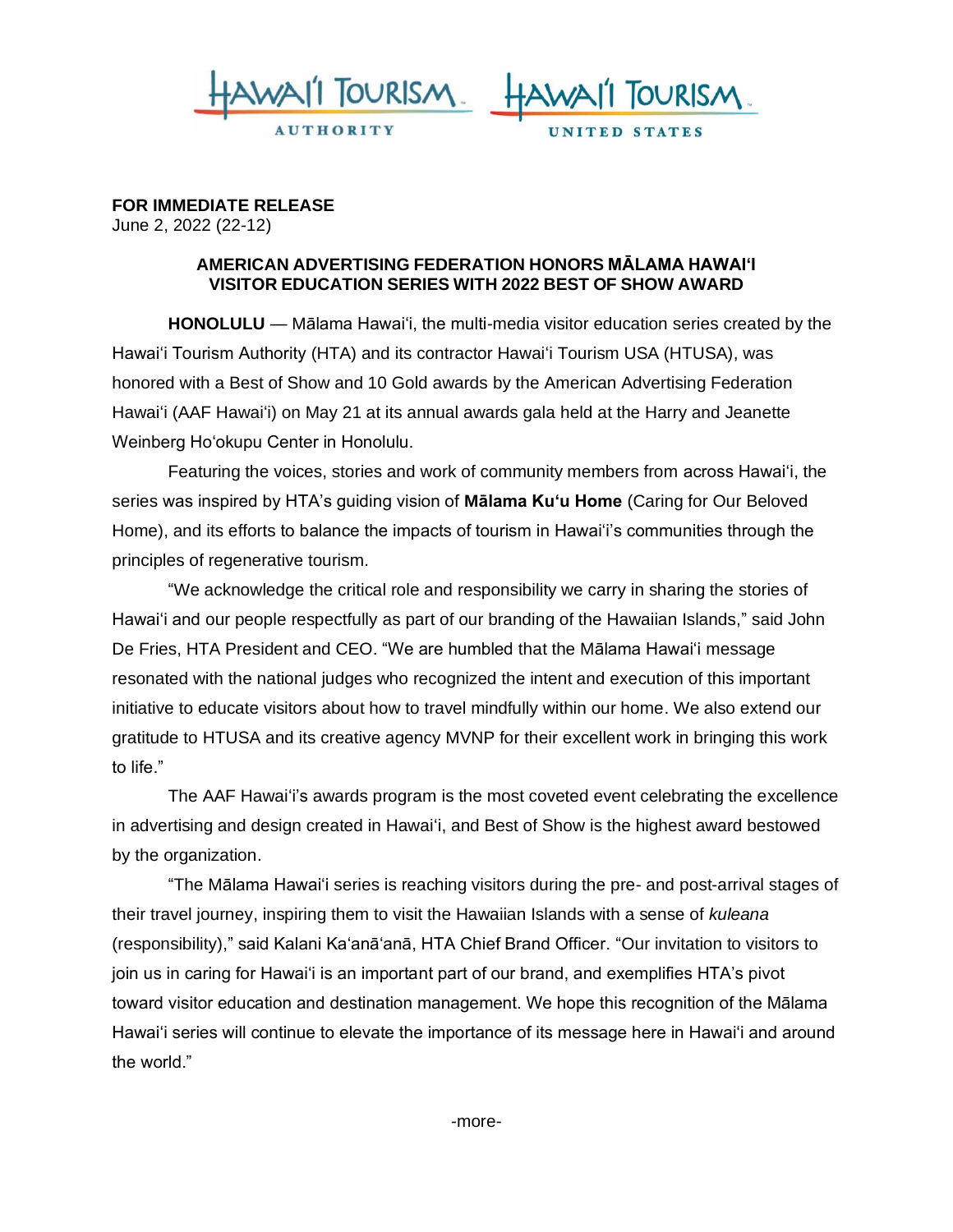A total of 4 videos touched on themes related to the organization's Mālama Hawai'i initiative, which is focused on advising visitors on respectfully engaging with Hawai'i residents and places while traveling within the Islands and becoming stewards of nature, preserving and restoring the beauty and bounty of the land, ocean and culturally significant places for future generations.

AAF Hawaiʻi's awards have honored the best work produced by Hawai'i's advertising and design community for more than 40 years. Hawai'i winners in all national categories are sent to the American Advertising Awards competition for judging, followed by a gala awardpresentation ceremony, set for June 3 in Nashville, Tennessee.

In addition to AAF Hawaiʻi's Best of Show award for the Mālama Hawai'i TV Campaign series, HTUSA, MVNP, and Shooters Film Production were awarded Gold awards in the following categories:

- Local Campaign Advertising Television Advertising Regional/National, for "Mālama: Sustainable Farming TV Spot," "Mālama: Habitat Stewardship TV Spot," "Mālama: Aquaculture TV Spot" and "Mālama TV Campaign"
- Branded Content and Entertainment Branded Content Non-Broadcast Campaign for "Mālama Long-Format Video Campaign"
- Online Film, Video and Sound Branded Content for Film, Video and Sound, for "Mālama: Aquaculture Long-Format Video," "Mālama: Habitat Stewardship Long-Format Video" and "Mālama: Reforestation Long-Format Video"
- Film and Video Cinematography, for "Aquaculture Mālama Hawai'i" and "Reforestation — Mālama Hawai'i"

*-pau-*

To view the Mālama Hawai'i video series, visit: [https://www.youtube.com/playlist?list=PL3vu-](https://www.youtube.com/playlist?list=PL3vu-S1EiKs_PKzoOatkHknhgCcCtyaJN)[S1EiKs\\_PKzoOatkHknhgCcCtyaJN](https://www.youtube.com/playlist?list=PL3vu-S1EiKs_PKzoOatkHknhgCcCtyaJN)

To view the AAF Hawai'i announcement, visit:<https://vimeo.com/711883980/3868d92d45>

## **About the Hawai'i Tourism Authority**

The Hawai'i Tourism Authority is the state agency responsible for holistically managing tourism in a sustainable manner consistent with community desires, economic goals, cultural values, preservation of natural resources, and visitor industry needs. HTA works with the community and industry to *Mālama Kuʻu Home* – care for our beloved home. For more information about HTA, visit [www.hawaiitourismauthority.org](https://nam11.safelinks.protection.outlook.com/?url=http%3A%2F%2Fwww.hawaiitourismauthority.org%2F&data=04%7C01%7Cerin.khan%40anthologygroup.com%7C06f3ced010134c93fcb908da1cd99265%7C0e7558ffacd54b0286566e61c570cbb8%7C0%7C0%7C637854018211654315%7CUnknown%7CTWFpbGZsb3d8eyJWIjoiMC4wLjAwMDAiLCJQIjoiV2luMzIiLCJBTiI6Ik1haWwiLCJXVCI6Mn0%3D%7C3000&sdata=koNw5zUEGx6F%2FN%2Fe71%2FrgzCgbNZ%2F%2FXRlUjzw0Sk3ic4%3D&reserved=0) or follow @HawaiiHTA on [Facebook,](https://nam11.safelinks.protection.outlook.com/?url=https%3A%2F%2Fwww.facebook.com%2FHawaiiHTA&data=04%7C01%7Cerin.khan%40anthologygroup.com%7C06f3ced010134c93fcb908da1cd99265%7C0e7558ffacd54b0286566e61c570cbb8%7C0%7C0%7C637854018211654315%7CUnknown%7CTWFpbGZsb3d8eyJWIjoiMC4wLjAwMDAiLCJQIjoiV2luMzIiLCJBTiI6Ik1haWwiLCJXVCI6Mn0%3D%7C3000&sdata=Xrbt4C142sV0lx6FQ58eamz83lQlTrwW7JeeRPQEbww%3D&reserved=0) [Instagram,](https://nam11.safelinks.protection.outlook.com/?url=https%3A%2F%2Fwww.instagram.com%2Fhawaiihta%2F&data=04%7C01%7Cerin.khan%40anthologygroup.com%7C06f3ced010134c93fcb908da1cd99265%7C0e7558ffacd54b0286566e61c570cbb8%7C0%7C0%7C637854018211654315%7CUnknown%7CTWFpbGZsb3d8eyJWIjoiMC4wLjAwMDAiLCJQIjoiV2luMzIiLCJBTiI6Ik1haWwiLCJXVCI6Mn0%3D%7C3000&sdata=cT2hW9NpTnbKCp9Gg3N2z5%2B5hMfhpkFcRhbcd7RrHH4%3D&reserved=0) and [Twitter.](https://nam11.safelinks.protection.outlook.com/?url=https%3A%2F%2Ftwitter.com%2FHawaiiHTA&data=04%7C01%7Cerin.khan%40anthologygroup.com%7C06f3ced010134c93fcb908da1cd99265%7C0e7558ffacd54b0286566e61c570cbb8%7C0%7C0%7C637854018211654315%7CUnknown%7CTWFpbGZsb3d8eyJWIjoiMC4wLjAwMDAiLCJQIjoiV2luMzIiLCJBTiI6Ik1haWwiLCJXVCI6Mn0%3D%7C3000&sdata=DuD8vcPFoFxLeWOPl8Fw7Tn7%2BxTqLbt6M8hmU8o4F80%3D&reserved=0)

## **About HTUSA**

Hawaiʻi Tourism United States (HTUSA), managed by the Hawaiʻi Visitors and Convention Bureau (HVCB), is a private non-profit organization contracted by the Hawaiʻi Tourism Authority (HTA) for destination management and marketing services in the continental U.S. For more information about the Hawaiian Islands, visit [gohawaii.com](https://nam11.safelinks.protection.outlook.com/?url=http%3A%2F%2Fwww.gohawaii.com%2F&data=04%7C01%7Cpua.sterling%40anthologygroup.com%7C25d37876b256452d669508da1f1b1101%7C0e7558ffacd54b0286566e61c570cbb8%7C0%7C0%7C637856498358635983%7CUnknown%7CTWFpbGZsb3d8eyJWIjoiMC4wLjAwMDAiLCJQIjoiV2luMzIiLCJBTiI6Ik1haWwiLCJXVCI6Mn0%3D%7C3000&sdata=QDqD1D4fYZWOihbDDqR2egjbEKtRYJ4iE1E8DT5pjLg%3D&reserved=0) or follow updates on [Instagram,](https://nam11.safelinks.protection.outlook.com/?url=https%3A%2F%2Fwww.instagram.com%2Fgohawaii%2F&data=04%7C01%7Cpua.sterling%40anthologygroup.com%7C25d37876b256452d669508da1f1b1101%7C0e7558ffacd54b0286566e61c570cbb8%7C0%7C0%7C637856498358635983%7CUnknown%7CTWFpbGZsb3d8eyJWIjoiMC4wLjAwMDAiLCJQIjoiV2luMzIiLCJBTiI6Ik1haWwiLCJXVCI6Mn0%3D%7C3000&sdata=icwouV3YJLDj5iDPlc7N%2Fw48dMtAFKTwLLg5SougNVI%3D&reserved=0) [Facebook](https://nam11.safelinks.protection.outlook.com/?url=https%3A%2F%2Fwww.facebook.com%2FHawaii%2F&data=04%7C01%7Cpua.sterling%40anthologygroup.com%7C25d37876b256452d669508da1f1b1101%7C0e7558ffacd54b0286566e61c570cbb8%7C0%7C0%7C637856498358635983%7CUnknown%7CTWFpbGZsb3d8eyJWIjoiMC4wLjAwMDAiLCJQIjoiV2luMzIiLCJBTiI6Ik1haWwiLCJXVCI6Mn0%3D%7C3000&sdata=eMKjZ4Vx%2FI0NYpN50NCWuUaMu7QeDFxsTNcB%2FerDDyA%3D&reserved=0) and [YouTube.](https://nam11.safelinks.protection.outlook.com/?url=https%3A%2F%2Fwww.youtube.com%2Fc%2Fgohawaii&data=04%7C01%7Cpua.sterling%40anthologygroup.com%7C25d37876b256452d669508da1f1b1101%7C0e7558ffacd54b0286566e61c570cbb8%7C0%7C0%7C637856498358635983%7CUnknown%7CTWFpbGZsb3d8eyJWIjoiMC4wLjAwMDAiLCJQIjoiV2luMzIiLCJBTiI6Ik1haWwiLCJXVCI6Mn0%3D%7C3000&sdata=btrXrrRJ%2F1N5mBJ%2FLgWV2tzWKbAe%2FA66NZ0uNnZjzdM%3D&reserved=0)